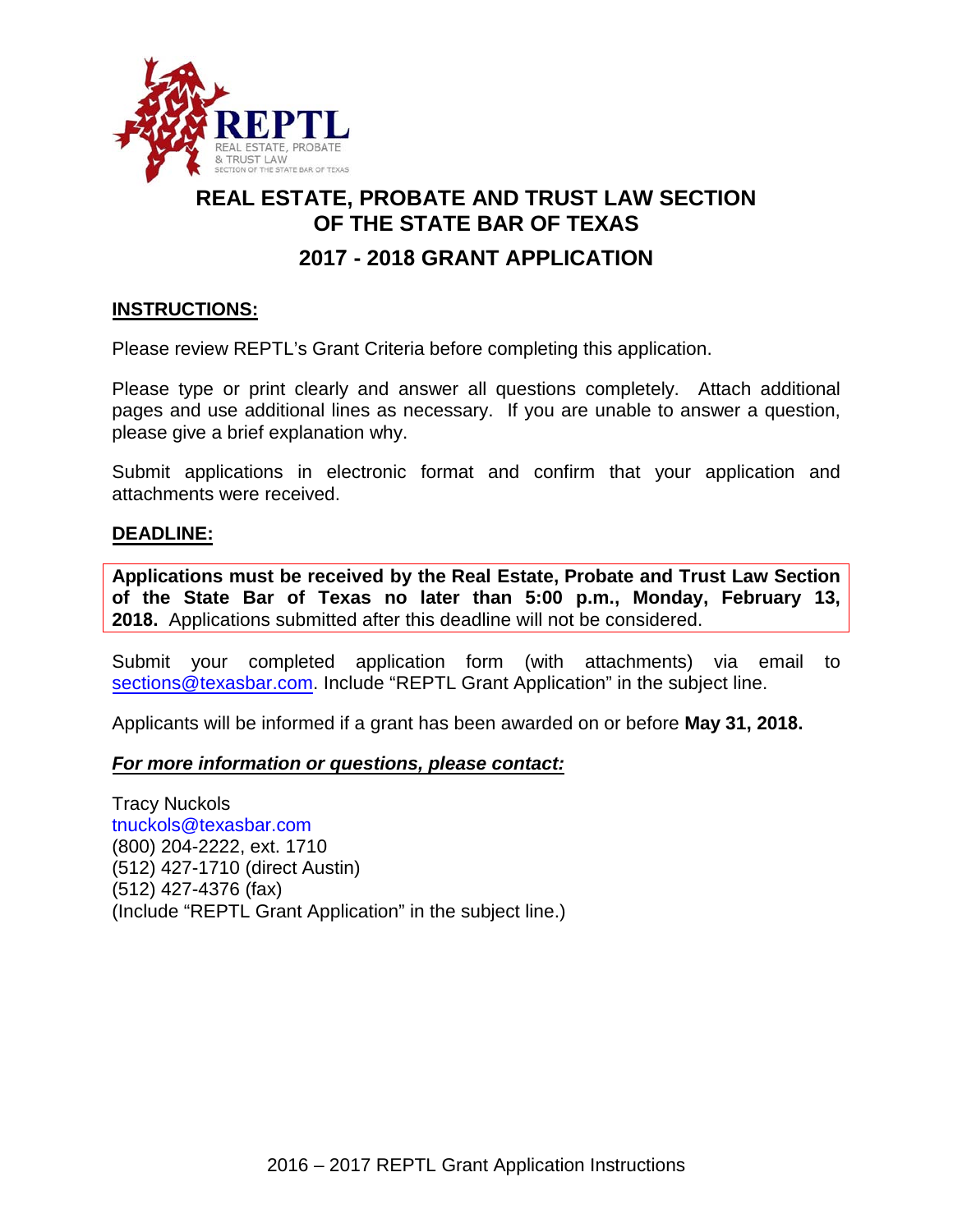

- 1. Name of Organization:
- 2. Primary Contact and Title:
- 3. Contact Information:

| Address:              |  |
|-----------------------|--|
|                       |  |
| Telephone:            |  |
| Fax:                  |  |
| E-mail:               |  |
| Website:              |  |
| 4. IRS Tax ID Number: |  |
| 5. Fiscal Year Dates: |  |

- 6. Is your organization:
	- a. A Section 501(c) non-profit organization? Yes  $\Box$  No  $\Box$ . If so, please include a copy of your IRS exemption letter. If not, please identify your organization's tax status.
	- b. Associated with any religious, political, or other special interest group? Yes  $\Box$  No  $\Box$ . If so, please describe in detail.
	- c. Involved now or within the past ten years in any civil or criminal suit as a defendant, plaintiff, or other party? Yes  $\Box$  No  $\Box$ . If yes, please provide a brief explanation of the lawsuit, including its outcome or anticipated outcome.
- 7. Provide a brief description of your organization, what it does, and the impact its services has on your community, including your mission statement, purpose and goals.
- 8. What is the amount of your grant request? \$\_\_\_\_\_\_\_\_\_\_\_\_\_\_\_\_\_\_\_\_\_\_\_\_\_\_\_\_\_\_\_\_\_\_
- 9. Fully describe the project for which your organization is making this grant request including: